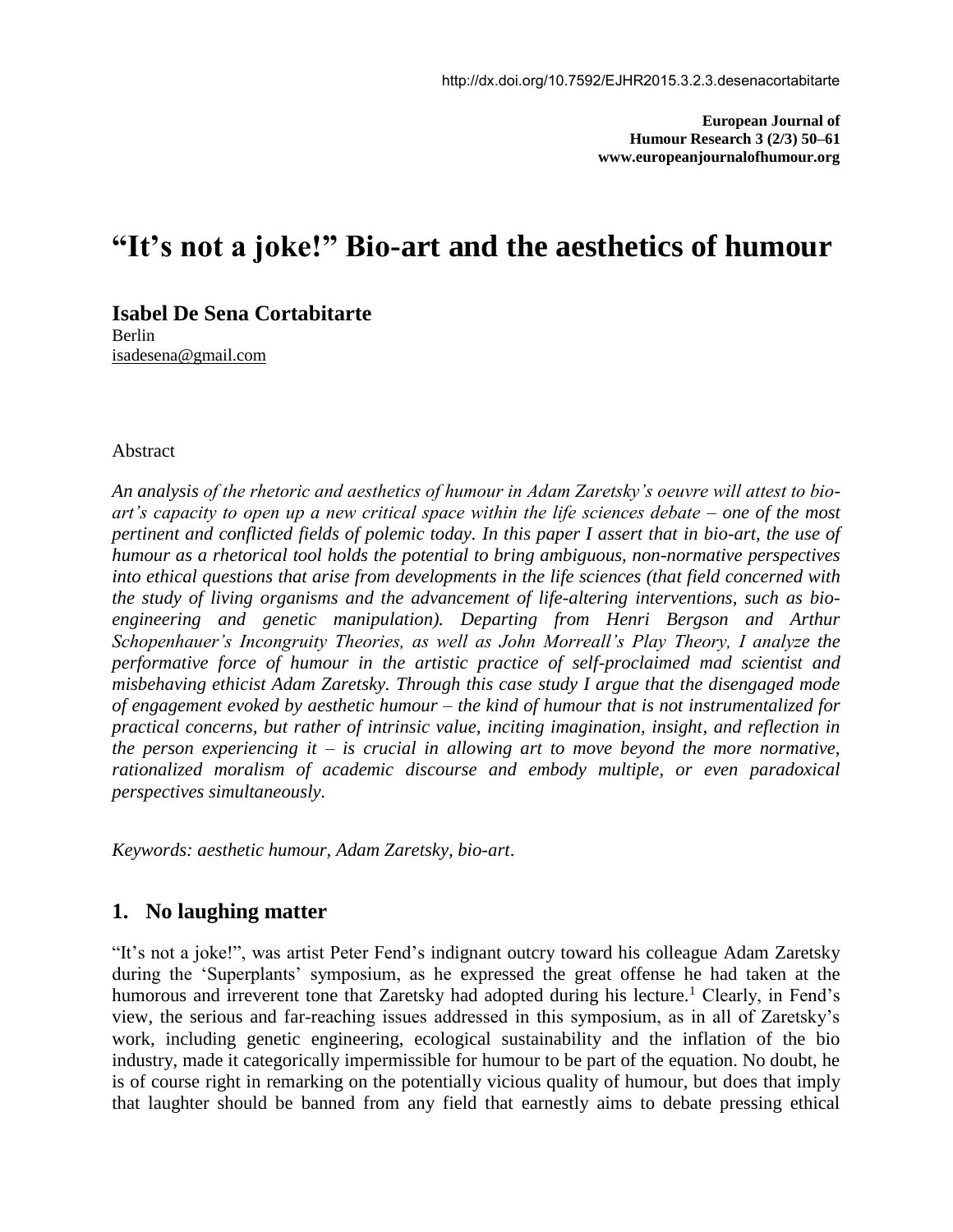issues? In this paper I will argue that humour is an invaluable rhetorical tool *precisely* in such a field as the life sciences debate (addressing a variety of ongoing polemics arising from advances in the life sciences) which, dominated as it tends to be by rational, normative, and moralistic discourse, would be shrewd to welcome the more ambiguous perspective that is specific to the artistic domain. Leading herein will be the question of how humour as a rhetorical device may contribute to this ambiguity and with what consequences for the field it addresses.

The problem is in fact part of a broader one, and demands to be briefly set in context. As developments in the life sciences advance at an increasing rate, scholarship in the humanities is often granted only limited access, as the permits required to access laboratories and any information deriving from them are notoriously difficult to attain. Consequently, the field of bioethics (field that is concerned with controversial ethics arising from advances in biology and medicine) has become predominantly inhabited by scholars from the field of science, while those from the humanities are generally unable to engage until after-the-fact, that is, only after new methods, applications, and inventions have been fully developed, their legislative framework largely determined and their policies already enforced. Likewise, bio-artists (those engaging with technologies derived from and/or ethical issues raised within the life sciences) are often merely allowed a subordinate role and sometimes even become instrumentalized in educating or appeasing the public. But as developments in the life sciences directly concern and immensely impact all of society, indeed all living things, not to mention the very definition of life itself, this status quo demands to be contested with the necessity of involving the humanities and the arts more closely and from the outset in the process. The aim of such an involvement would be to effectuate a shift in position from their current postliminary, reflective one, to one that would be integrated within the process itself and would become effectively consequential in codetermining how such developments take shape and become implemented in practice. The question addressed in this paper, then, is but one thread within the greater endeavour of articulating why the arts should be granted a more prominent place in this field. Specifically, its focus on humour entails but one aspect that is grossly absent within the current academic discourse on the life sciences and one that can form part of an artistic strategy.

This enquiry is built on a series of notions, views, and perspectives that are crucial for the theoretical framework put forward. Firstly, Robert Zwijnenberg's assertion of the urgency and relevance of the artistic perspective in embedding the ethical implications of the life sciences debate within the everyday, public, and cultural sphere is consequential in appreciating the value of humour's receiver-based function (Zwijnenberg 2012: 1–14). Moreover, his scrutiny of the circumstances under which art is able do so is pertinent here, distinguishing as he does the two recurring traps for art in its collaborations with science; 1) the 'Dazzled by Science Trap', whereby artists are technically unable to keep up with scientific developments and make do with an uncritical adoption of new technologies to the visual realm, and 2) the 'Complicity Trap', by which art becomes instrumental in appeasing the public to unquestioningly embrace new developments (Zwijnenberg 2012: 8–9). Secondly, Krzysztof Ziarek's notion of *forcework*, referring to art's "specific capacity for reworking the categorical determinations of reality into a transformative event", will be the starting point in adopting this critical stance toward art (Ziarek 2004: 66). Such a transformative event calls itself into question, exposing and complicating flows of power, engrained as these are in conceptual agreements and social structures. Thirdly, Joanna Zylinska's advancement of "bioethics in action" and W.J.T. Mitchell's similar encouragement of "tactical irresponsibility" will prove invaluable in appreciating humour's capacity to expose, question and subvert deeply engrained conventions, while moving beyond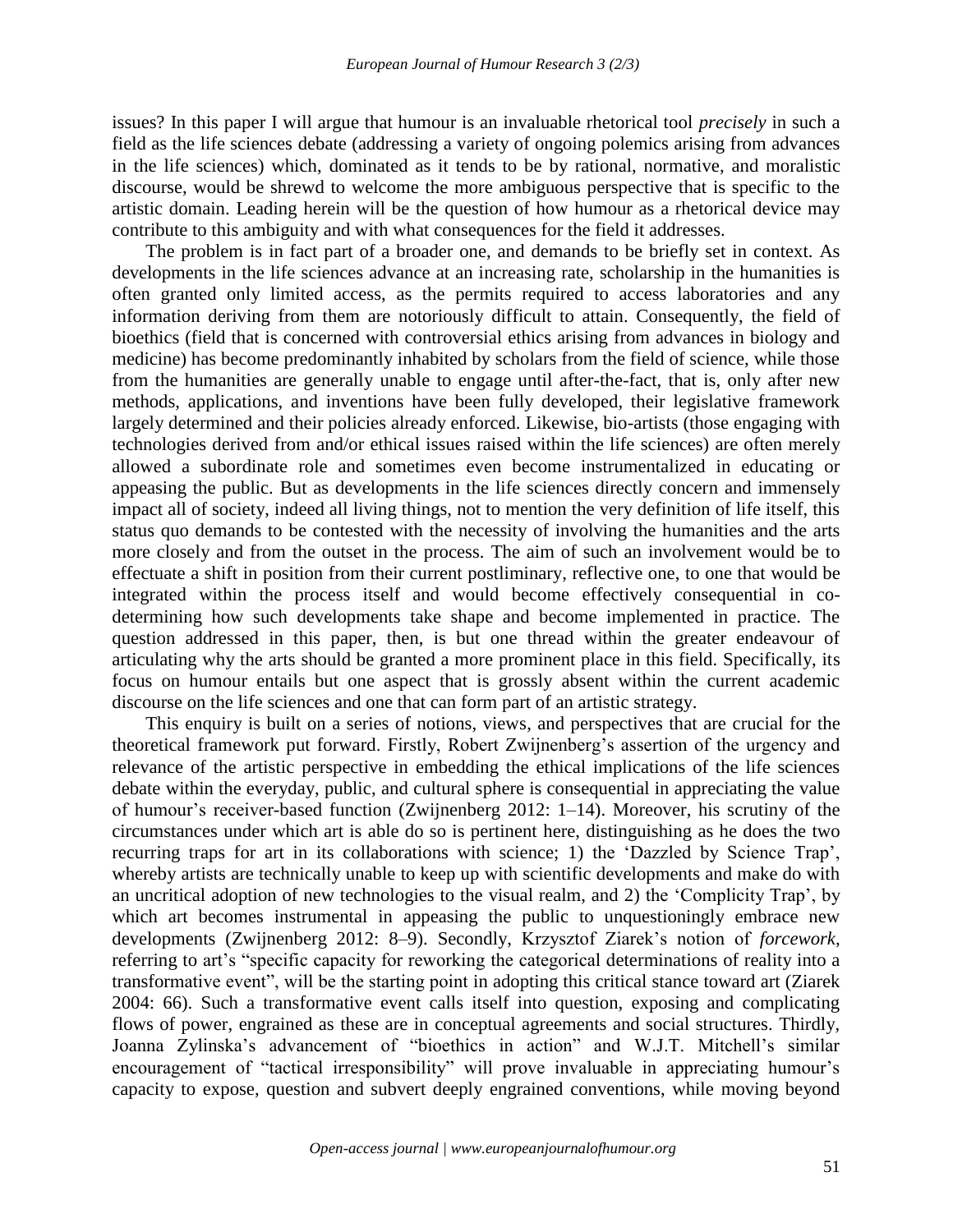such deterministic rhetoric as that of moralism and didacticism (Zylinska 2009: 162; Mitchell 2003: 498). Lastly, Zwijnenberg's proposition that the agonistic-antagonistic mode is most successful in making art a truly transformative force will prove relevant, but not uncontested (Zwijnenberg 2012: 13).<sup>2</sup> Despite humour's potentially very effective sting, this enquiry will also render questionable whether this is the only mode by which humorous art can gain in forcework.

Within the broader field of humour in relation to art, Henri Bergson and Arthur Schopenhauer's Incongruity Theories, as well as John Morreall's Play Theory will prove worthy of attention, and specifically the former two, as their theories are deeply bound with their theories of aesthetics. Comprising of the primary case study of this paper, Zaretsky's *Workhorse Zoo* (2002) will be considered in assessing how artists might employ humorous strategies and to what avail.<sup>3</sup> In this regard, the ethics of humour and the difference between aesthetic and nonaesthetic humour will be explored in order to assess their significance in empowering art to open a new critical space in the life sciences debate.

## **2. The ethics and aesthetics of humour in Adam Zaretsky's** *Workhorse Zoo*

Adam Zaretsky (b. 1968) is a bio-artist and research affiliate at Arnold Demain's Laboratory for Industrial Microbiology and Fermentation at the Massachusetts Institute of Technology's Biology Department. He studied with bio-artist Eduardo Kac at the Art Institute of Chicago, where he received his Master's Degree in Fine Arts in 1999. (Adam Zaretsky [biography].) Throughout his practice, Zaretsky can be said to be preoccupied with two main issues. Firstly, in acknowledging the direct relationship between bio-engineering (which involves a process of design, on both functional and visual terms) and aesthetics, Zaretsky is weary of mainstream tendencies: "We haven't always shown the best of taste. Not that artists have always shown better taste, but they have shown obscure taste. If we start engineering for enhanced humans, then somebody has to engineer for 'punk' humans, for plaid humans. What I'm realizing… is that we are coming close to genetically altering human beings according to popular fads." (Zaretsky quoted in Wolfson 2002). Secondly, he is concerned with the visceral involvement of the public. His installations often integrate an element of participation or ethical implication, as was the case in his *Errorarium* (2013), for which the public at Lowlands, a popular three-day music festival in The Netherlands, were offered the opportunity to inject zebra fish embryos with algae – an intervention by which they would theoretically become fully self-sustaining, in their ability to produce their own food from sunlight. The question of whether people would be sceptical and bail, or rather brave the challenge and thereby predispose themselves in altering the genetic make-up of the fish, of course became all the more interesting as well as problematic in light of the disinhibition resulting from most visitors' inebriated or otherwise intoxicated psychic state.

Another apt example of this latter concern is *Workhorse Zoo* (2002), the primary case study under consideration here; a seven-day performance piece in which the most common industrial so-called 'workhorses' of molecular biology co-existed in an eight-foot square clean room installed in the gallery space of Salina Art Center, in Salina, Kansas.<sup>4</sup> These included roundworms, mustard plants, yeast, zebra fish, mice, vinegar flies, E-coli bacteria, African clawed frogs and Homo sapiens (Zaretsky and his collaborator, Julia Reodica) (Wolfson 2002: 1). The "clean room" was anything but clean as the normally aseptically enclosed organisms were encouraged to interact with other lab animals for the first time in generations. Zaretsky comments on the resulting confusion: "We don't know whether they are research animals or pets, wild or food" (quoted in Wolfson 2002). Each day took on a different theme and Zaretsky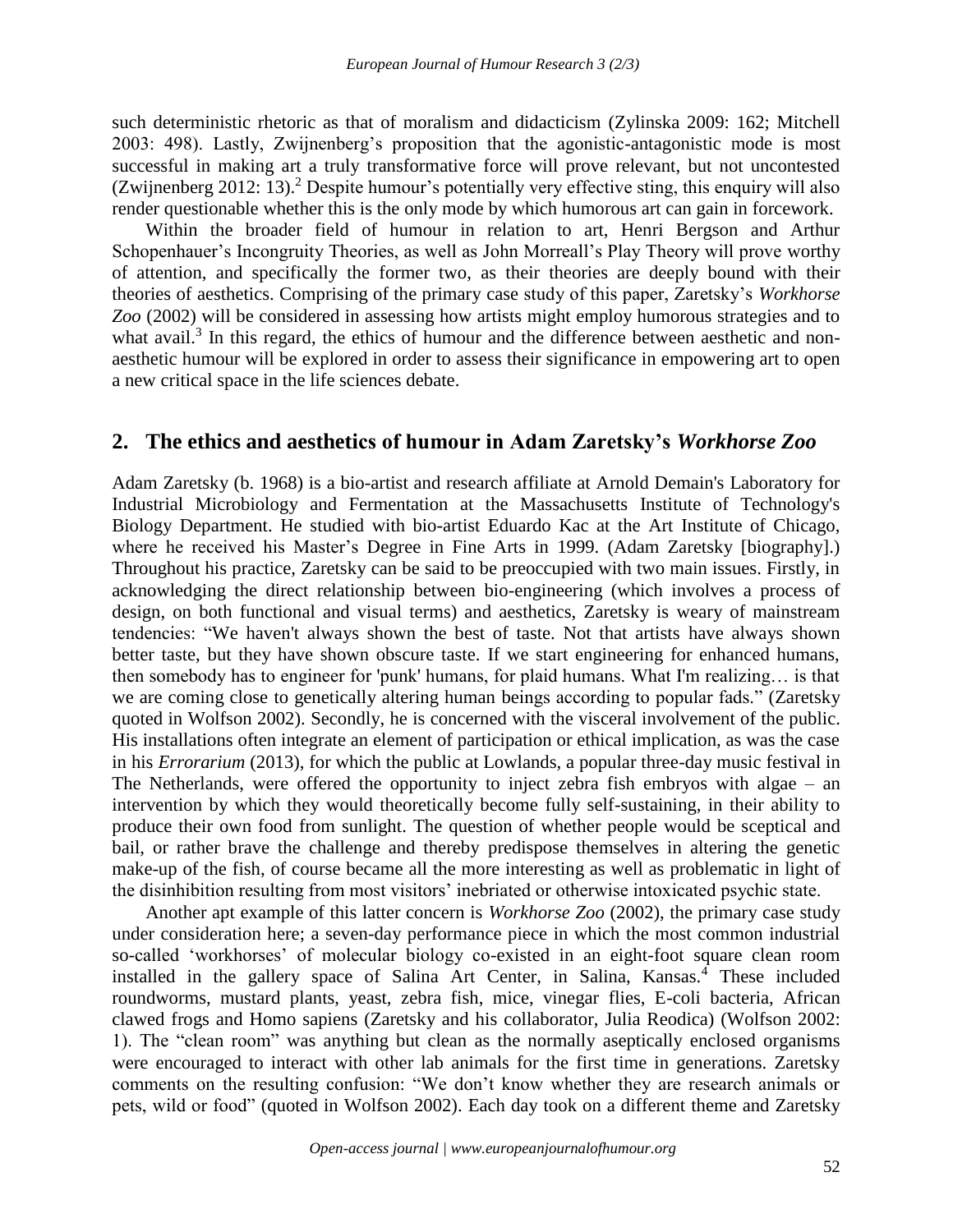and Reodica costumed themselves and behaved accordingly, in the most stereotypical fashion. On 'Wild Animal Day' Zaretsky pulled on a tiger-suit and hunted for mice, while on 'Caveman Day' the animals (including Zaretsky) were all deprived of their usual food stash, thereby becoming obliged to fend for themselves, which meant regaining their long-forgotten hunting instincts (which they were surprisingly quite successful at). Zaretsky himself was most efficient and dined on self-caught and killed zebra fish and frogs fried over a Bunsen burner. The whole week was aired live on the internet, in a reality-TV-show manner, contesting, as Zylinska comments, the radically anthropocentric idea of 'life' that is usually prevalent in reality-TV (Zylinska 2009: 161). Finally, a series of "bioethics quizzes" were distributed to those visiting the gallery, challenging them to re-think and substantiate how and especially why they adopt the norms that they do, consistently ending questions with "Why is this your belief?" One such question read: "What is your opinion on the accidental witnessing of mouse cannibalism?… In a lab situation this might be left unreported… do you blame the artist for this act or do you give the mice some agency in their own behaviours? Are mice capable of being inhumane or inmousish? Is interspecies guilt a two-way-street?" (Zylinska 2009: 162).

With this preliminary sketch of the strategies employed by Zaretsky, *Workhorse Zoo* can now be positioned within the broader context of humour in art. Firstly, from the four types of humour that Sheri Klein distinguishes in *Art and Laughter* (2007), *Workhorse Zoo* most notably makes use of satire and paradox. Klein describes satire as a form of mimicry and exaggeration that by mocking art and/or life makes us pay attention to constructed norms and conventions, often inciting a re-examination of standards or a change of attitudes (Klein 2007: 16–17). By adopting the stereotypes often associated with the world of science, i.e. the "Bioterrorist Day" and "Corporate Biotech Day", Zaretsky pokes fun at the superficiality of the general public in their level of acquaintance with the field of science and exposes the romanticised view that exists of a profession that is actually terribly repetitive and tedious. In his use of satire, Zaretsky can be said to fulfil the role that Schopenhauer ascribes to the jester and the clown, who "mask[s] wit as folly", wherein wit is the arbitrary discrepancy in the identification of two or more objects identified with one concept, usually expressed in words, and folly is the unintentional application of one concept to different objects, usually resulting in foolish action (Schopenhauer 1958 [1818]: 59–60). By adopting the foolish actions described above as if they were his own, Zaretsky exposes underlying assumptions, though importantly *not* by adopting any moral highground, or aiming to achieve any particular purpose. In this sense, the humour in *Workhorse Zoo* is only partially satirical: it is effective in unveiling the failure of widely accepted standards, but does not purport to offer any pre-masticated alternatives or assume to know any better.

Paradox is a similar strategy and one that, according to Klein, makes contradictions apparent in order to reveal truth (Klein 2007: 18). Within the context of art, however, this definition proves too finalistic and instrumental, and Zaretsky largely refrains from 'revealing truth'. However, with regard to the bioethics-quiz question mentioned above, he does effectively expose the contradiction in our concept of humaneness as inconsistent when extended to other species. By the invention of the word 'mousishness', the discrepancy in our thought is ridiculed and rendered comical, though Zaretsky emphatically abstains from revealing a new truth to substitute the old one. Here, Schopenhauer's understanding of laughter as the result of "the suddenly perceived incongruity between a concept and the real objects that had been thought through it in some relation" fits like a glove (Schopenhauer 1958 [1818]: 59). According to the philosopher, the subsequent pleasure experienced reveals that it is "delightful for us to see this strict, untiring, and most troublesome governess, our faculty of reason, for once convicted of inadequacy in its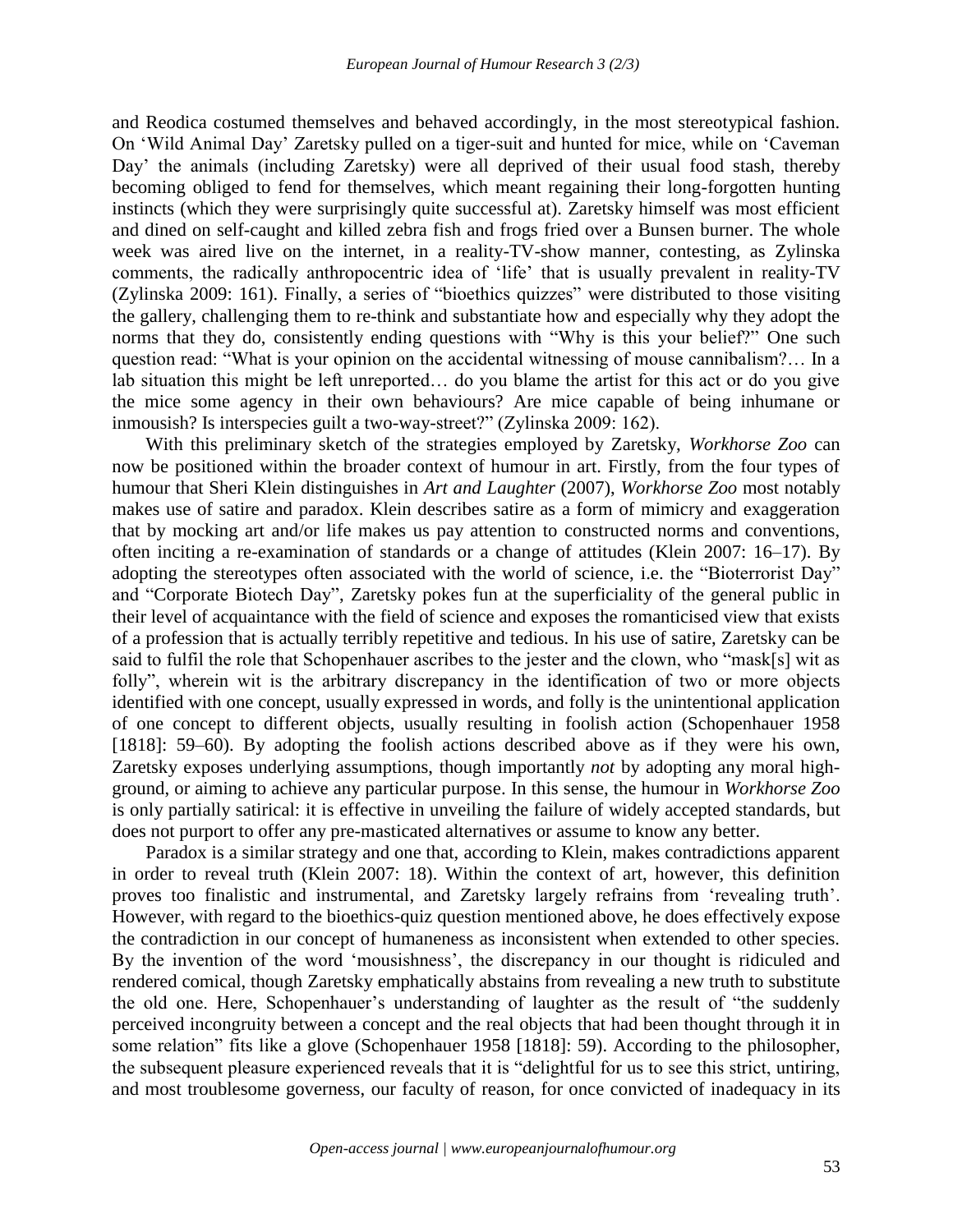attempt to discern a perfectly reasonable universe" (quoted in Martin 1983: 84). Again, it is crucial to realize that by no means does this imply a resolution of the incongruity; Zaretsky does not assume a didactic role in teaching us how to think, if not in the generally self-reflexive manner. Rather, we are incited to critically question our own assumptions, regardless of whether or not we find satisfactory answers to replace them. In fact, the way in which Zaretsky poses the questions encourages a certain degree of acceptance of contradiction inherent in the world; there is nothing in the artwork that incites us to bring the paradox to a successful conclusion.

Similarly, by adopting the reality-TV format to a "multispecies Big Brother", it becomes so blatantly apparent how anthropocentric our view of life is, that we laugh (to not cry, one might add) at the very inadequacy of our own concepts and assumptions. Zaretsky comments on the element of performance: "I feel as if the display of these animals in a spectator arena is an aid towards intelligent discussion about animal research, pro or con, without the moral superiority of pat answers" (quoted in EMutagen: Workhorse Zoo). This is in conflict with Klein's discussion of the use of disguise as a humorous tool, wherein she asserts that artists become enabled to "freely pursue personal, political and artistic issues" from a safe distance (Klein 2007: 65). This notion is suspicious in its adherence to the Freudian idea of humour as a release from inhibition, as well as to the notion of humour as a sugar coating for difficult content. Rather than a safe distance, what Zylinska calls "bioethics in action" is more befitting of Zaretsky's engagement; he gets his hands dirty, encourages the public to do likewise and seeks no refuge whatsoever in moral sanctity, exploring ethics through misbehaviour, or "tactical irresponsibility", as aptly termed by Mitchell (Zylinska 2009: 162; Mitchell 2003: 498). But Klein nuances herself in noting the dual and ironic function of disguise as one that conceals (identity) and reveals (what lies beneath the surface) (Klein 2007:  $65, 78$ ).<sup>5</sup> This, of course, also taps into the notion of play as proposed by Morreall, for whom a make-believe situation, modelled on serious and real situations, leads to a mode of engagement in which there is cognitive and practical disengagement; a mode in which one has the "comic license" to violate rules and break with conventions (Morreall 2009: 36). Again, Morreall raises a valid point, though he goes too far in advocating the positive effects of humour in a somewhat simplistic and even naive way, proposing that laughter is (merely) a social signal indicating that one is 'only joking'. When Zaretsky kills and eats the lab animals, there may very well be a certain degree of detachment due to the element of play involved, but by no means is he, nor the laughing public 'only joking'.

John C. Meyer's essay 'Humour as a double-edged sword', in which he examines the functions of humour as a rhetorical device, offers a more nuanced and analytical perspective in understanding that the effects of humour in Zaretsky's *Workhorse Zoo* are multifarious, rather than one-directional, let alone solely constructive. In it, the image of the double-edged sword represents the simultaneously divisive and unifying effects of humour, otherwise explained as its lubricant effect on the one hand and its abrasive one on the other (Meyer 2000: 315–323). It is in this sense that humour is able to effectuate multiple reactions simultaneously and that, as is the case in *Workhorse Zoo*, one can become confronted with one's own assumptions in a way that acknowledges the inherent contradictions and paradoxes that lie behind the often artificial logical ordering of the world around us. The humour in *Workhorse Zoo* can be said to be double-edged in the simultaneity of its lubricant effect on the one hand – its embedding of usually remote and unfamiliar elements from the field of science into culturally ingrained and relatable contexts (the workhorses of molecular biology featuring in a 'Big Brother' format, for instance) – and its abrasive effect on the other – the subsequent disconcerting effect as visitors become aware, however consciously, of the underlying assumptions that are revealed by the comedy of it (the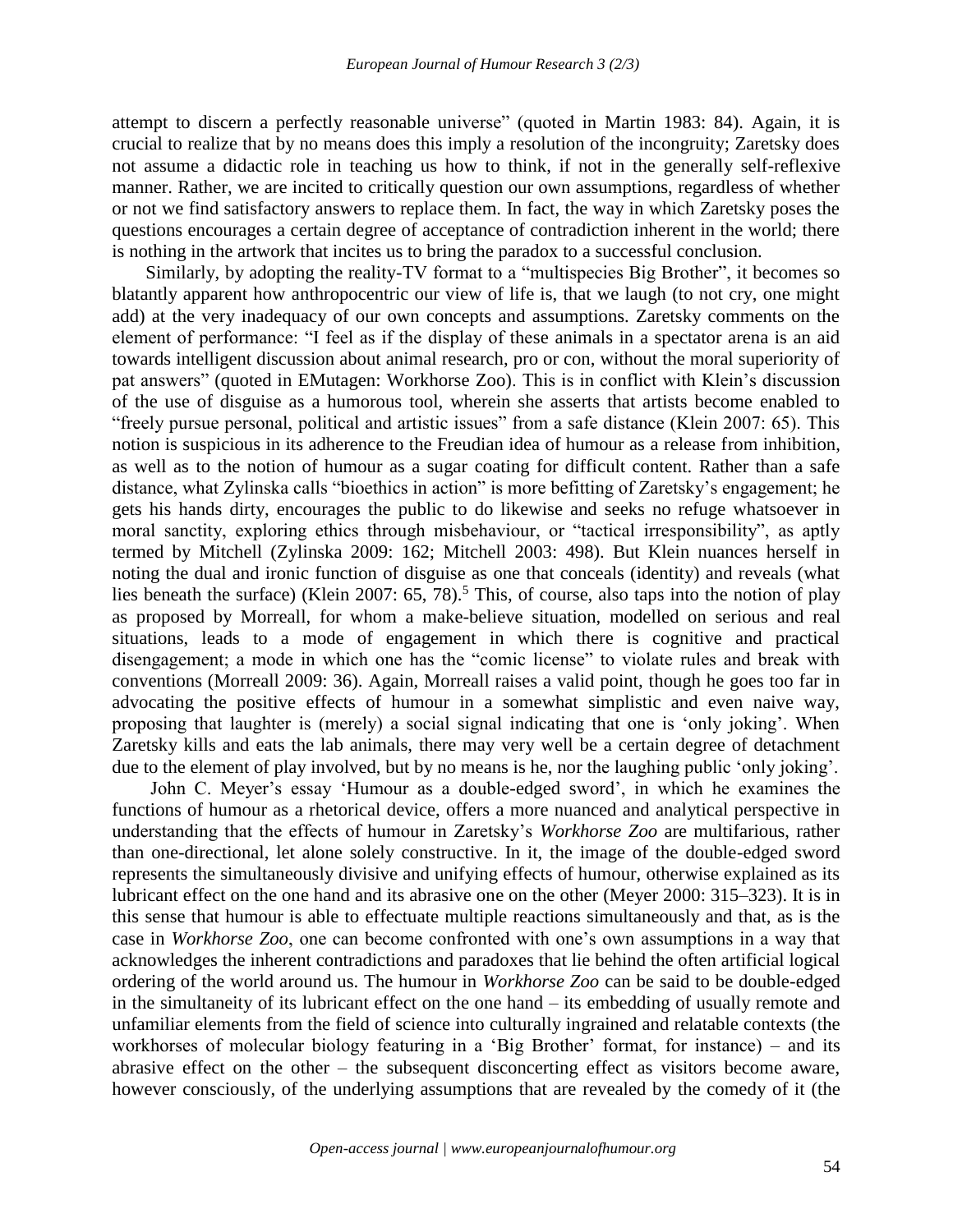radically anthropocentric view of life that characterizes our entertainment industry, for instance). But even this falls short of capturing the complexity of the humorous impulse in Zaretsky's work and does not fully account for the rather confounded state in which it leaves the viewer. It is here that the philosophy of humour becomes pertinent.

Within it, the so-called Incongruity Theories prove most fruitful within the context of art, in that the humorous is not located in the resolution of incongruities, but in their very apprehension, often unexpectedly. A brief contextual overview is in place: Bergson and Schopenhauer are the chief proponents of this perspective and similarly argue that when accepted patterns of convention are violated unexpectedly – when an incongruity is perceived between what is thought or assumed and what *is* – we find this ludicrous (Schopenhauer) or comical (Bergson) (Meyer 2000: 313–314). Underlying this stance is both philosophers' distrust of rationality and the intellect in understanding reality. In *The World as Will and Representation* (1818), Schopenhauer positions the will as pre-reflective and having ontological primacy over the intellect. For him, "laughter always signifies the sudden apprehension of an incongruity between… a concept and the real object thought through it, and hence between what is abstract and what is perceptive" (Schopenhauer, 1883 [1818]: 265), something in which the limitations of conceptual thought become exposed. Similarly, Bergson's notion of the *élan vital* (will to live) positions intuition as the most auspicious epistemological faculty, placing it over the (in his view overrated) value of logic and the scientific method (see Henri Bergson - Wikipedia, the free encyclopedia). It is in this sense that he understands the humorous to be "something mechanical encrusted upon the living" (Bergson 1911 [1900]: sec. 5.2). Furthermore, both theories are rooted in the real; even the most absurd humour needs to have sufficient association with reality in order for the incongruity to come forth as such. In this sense the humorous is never autonomous and will affect how we conceptualize ourselves as being-in-the-world. In *Workhorse Zoo*, three of the above points are manifest: 1) the humour can be located in the moment of apprehending incongruities and not in their resolution; 2) this realization is brought about by the viewer's intuitive or visceral involvement, thereby positioning its value above that of ratio or reason (which, in turn, become exposed as limiting); 3) this has consequences for the way we position ourselves in reality, both because the incongruity itself is one that occurs in the gap between reality and conceptual thought and because we subsequently become aware and able to effectuate shifts within this gap.

Moreover, it should be noted that in the specific context of bio-art – art that takes life itself as its primary medium – Bergson's insights also take on a perversely literal meaning, arguing as he does that the comical is "rigidity applied to the mobility of life (Bergson 1911 [1900]: sec. 1.5). According to Bergson, life is an intrinsically mobile, unexpected, creative energy that escapes reason; the *élan vital* described above*.* Zaretsky could not have more affinity with Bergson, despite his more vulgar style. An advocate of what he calls the "sustainable orgy" (as proposed during his lecture at the *Yes, Naturally* symposium), Zaretsky is all for a maximized thriving of life, denouncing rationality and its overrated status. The following quote is representative of his usual tone: "The brain is a sensual, wet organ, not a bodiless judge. It is a giant clitoris, not a super computer… Let subcognition win… Give up on poise… Unbottle your miasma… Seep." (Zaretsky 2004: 3). Provocatively erotic as such a quote is, it does render an understanding of life that is intimately intertwined with his, and Bergson's, concept of intuition. It is not only the intuition of our own faculties that should be allowed to thrive, but life itself becomes a model, an inspiration and a motif of unexpected mobility that most phenomenally captures the vitality that intuition can offer.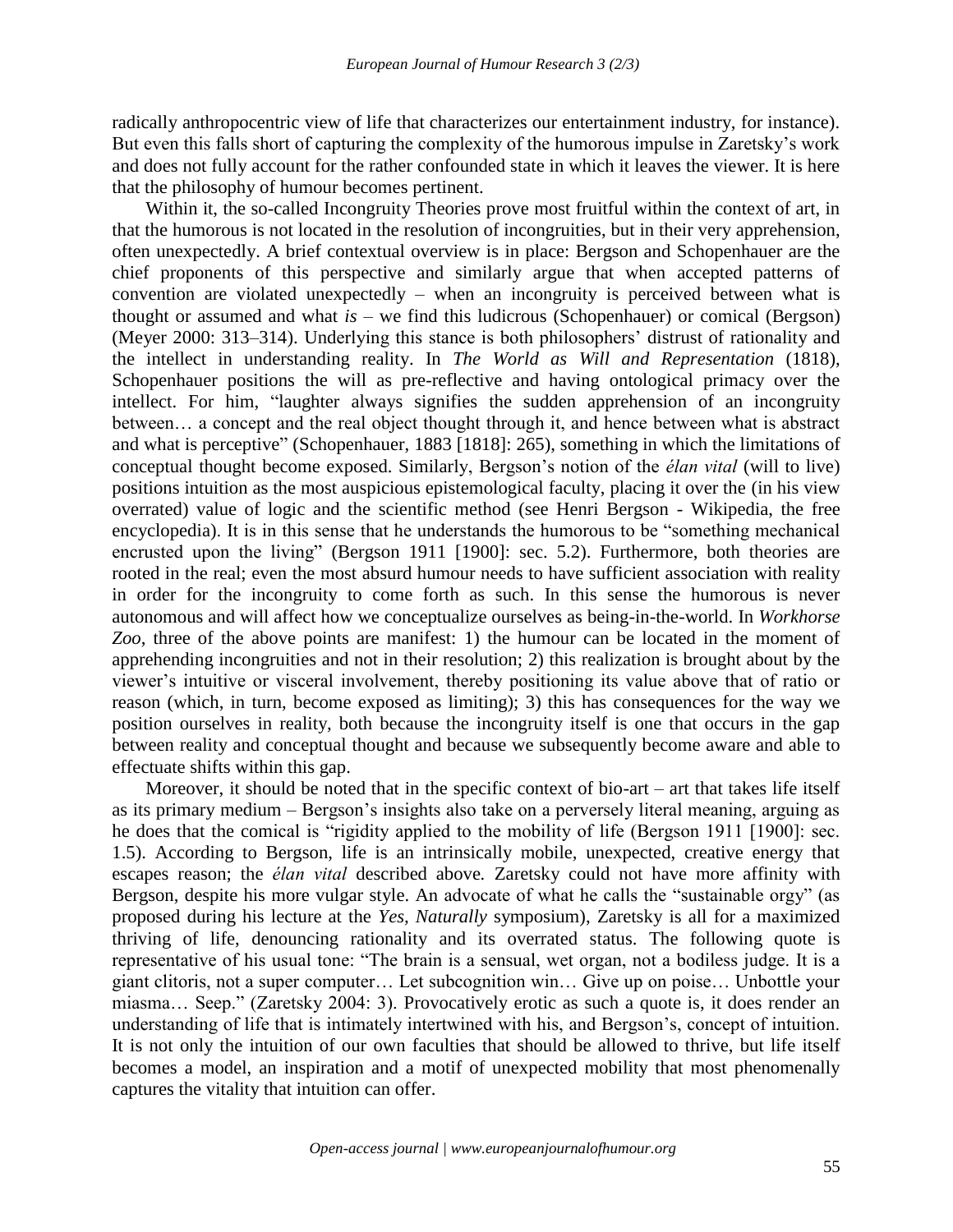In his essay on laughter, Bergson elaborates on his concept of the *élan vital*, positing that when we are fully and consciously engaged, we do justice to this energy and give free reign to our essentially creative nature, whereas when we are absentminded and live unconsciously, we let our guard down and become lazy, consequently applying automatisms and other mechanical elements in order to move along distractedly and without all too much effort. It is when we realize that we have applied such rigidity to the will to live of the living that we are brought to laughter. The general reprimand to Bergson's writings on humour is his alleged instrumentalization of it; he claims that the comical hereby gains a social function, as the community is "suspicious of all inelasticity of character" and "insists on a constant striving after reciprocal adaptation" (Bergson 1911 [1900]: sec. 1.2). It is in this sense that Bergson argues that "the comic oscillates between art and life"; it is aesthetic, disinterested and detached from reality (play), yet it also pursues the utilitarian aim of general improvement (Bergson 1911 [1900]: sec. 1.2). However, he ends his essay with a more nuanced reflection regarding this instrumental function of humour, wherein he digresses more fully into the notion of play. In it, he acknowledges that laughter is not always corrective, as it does not always result from reflection and thereby is not always *just* (Bergson 1911 [1900]: sec. 3.5). The type of engagement can then be associated with the type of play involved when we dream, when common sense relaxes and regresses. As he describes this: "to detach oneself from things and yet continue to perceive images, to break away with logic and yet continue to string together ideas, is to indulge in play or, if you prefer, dolce far niente" (Bergson 1911 [1900]: sec. 3.5). Again, this challenges many humour theories' obstinate tendency to conceive of humour as something that leads to a particular gain, that is, instrumentalizing it. *Workhorse Zoo* and the humour in it do not necessarily lead to anything that we may characterize as constructive. Rather, it sets the viewer in a mode of playful engagement in which the categorical nature of the clear-cut concepts we operate through is exposed, and which *can* but by no means necessarily leads to any "positive" change in the viewer, which would be abatement into reductive concepts, tenacious as they are.

John Morreall's Play Theory opens a crucial discussion regarding this relationship between humour and norms and conventions viable within the real, socially constructed world. As he expounds in his widespread publication *Comic Relief* (2009), humour involves an activity of cognitive and practical disengagement – play – which occurs only "in absence of urgent physiological needs" (Morreall 2009: 33–34). He thereby counters the customary idea that humour is an emotion, on the grounds that it concerns neither beliefs and desires nor ensuing adaptive actions; two of the four components of emotions (Morreall 2009: 28–33). However, Morreall confuses the two meanings of the word *belief*; the trust that something is true (adherence to norms and standards) and the trust that something is real (credibility). By using both interchangeably, he erroneously claims that humour is equally indifferent to beliefs in the sense of norms, as to belief in the sense of whether the situation is real or fictitious. Whereas the latter is correct and significant – though disengaged, the comic is often modelled in serious activity in a make-believe, non-bona-fide manner – it is false to claim that humour is independent of norms and conventions. As both Bergson and Schopenhauer rightfully assert, the incongruities that cause laughter are always rooted in our construction of concepts, norms and conventions and it is precisely due to this association that an incongruity can be perceived (Schopenhauer 1958 [1818]: 58–91; Bergson 1911 [1900]: sec. 3.1). So, whereas Morreall's theory is valuable in its understanding of play, it goes too far in asserting that "humour is just for fun" and laughter signals that one is "only joking" (Morreall 2009: 36–39). Having based his analysis largely on ethologists' studies of play in animal behaviour, his theory proves limited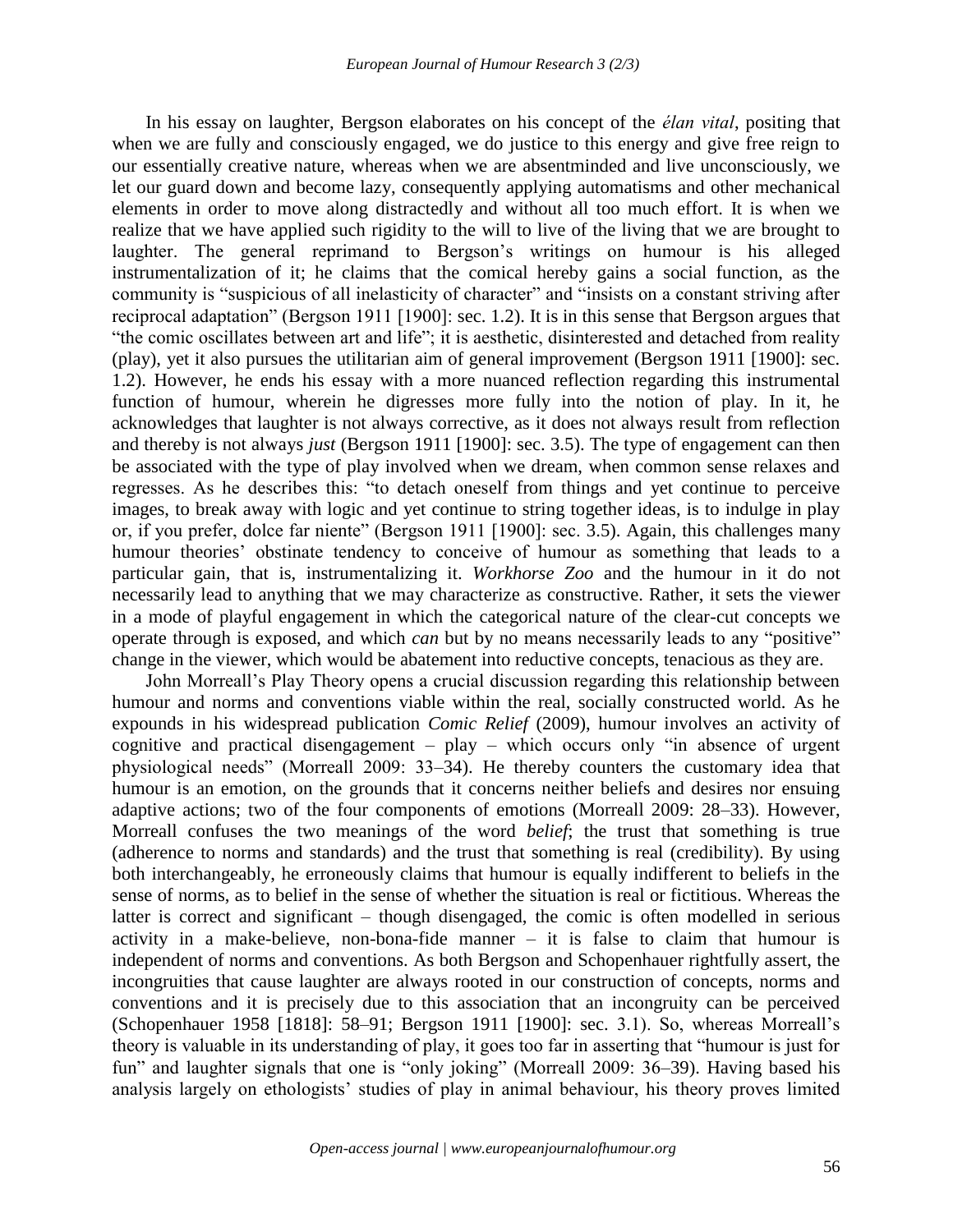when confronted with the more complex and nuanced role of humour in human behaviour. John Marmysz' definition of humour as "an attitude that makes jokes and comedy possible through understanding reality, but refusing to be constrained by it", aptly wraps up this discussion, and *Workhorse Zoo* is a case in point (quoted in Klein 2009: 9). Whereas the humour in it exists by virtue of its grounding in norms and conventions from reality, it also thwarts being bound by them and effectively derails any attempt to theorize it in deterministic terms. It thereby becomes conducive in loosening or even invigorating the firm ground on which we like to stand, but offers no solid alternative. As with aesthetic experience, there is rather a cognitive and visceral play of the faculties, for its own sake, rather than for any practical result, goal or gain.

Before turning to the aesthetics of humour in Zaretsky's work, two points demand brief attention. Firstly, the very compatibility between art and humour is far from unquestioned. Many an author and artist alike have positioned themselves against the unison of the two, positing as R.G. Collingwood did that art created with humorous intent would not be "art proper" and in fact is even "emblematic of a society gone awry" (Klein 2007: 5). Or as Richard Prince says: laughter "cancels out any normal relationship with an artwork", due to the fact that "there is nothing subjective in that laughter" (Yablonsky 2004: 4). What is more, some feel that artists recourse to humour only as a sugar coating for their work – to make art digestible, echoing Zwijnenberg's cautioning of the potential complicity that art can have in appeasing public opinion (Yablonsky 2004: 4). Regrettably, this is indeed the case for numerous artists, but to consequently discard the use of humour altogether is also a hasty and unconsidered stance. Indeed, many welcome the use of humour as an emphatically positive and constructive agent in artistic encounters. <sup>6</sup> The Scottsdale Museum of Contemporary Art held an exhibition in 2009 entitled *Seriously Funny*, exploring how humour functions in art dealing with serious social concerns. In the exhibition catalogue, assistant curator Cassandra Coblentz states that "Adding humour to the equation dismantles the sense of insistent authority and reminds us that we are all complicit in these inequities. Humour can offer an astute as well as cathartic and even magical way to deal with big issues" (quoted in Campbell 2012). Lee Campbell, organiser of *With Humorous Intent* (2009), a symposium exploring the use of humour in art, feels that not only is it an invaluable tool in stimulating debate, but that it can in fact become a disruptive and subversive force in such discussions, reminiscent of Ziarek's call for art as forcework (Campbell 2012). This discussion makes evident how difficult it is to attempt to grasp what humour brings about, without articulating gain. Indeed, the most eloquent articulations, those that are neither reductive nor undervaluing – Coblentz and Campbell – strongly verge on, but never leak into humour's practical instrumentalization, that is, comedy.

Second, the issue of just versus unjust humour has consequences for the degree of detachedness involved, following Bergson's reasoning, a notion that is crucial in grasping the aesthetics of it. In his 1998 essay on the topic, Berys Gaut addresses this question by listing and weighing the arguments forwarded by the main poles in this debate, the moralist versus the antimoralist stance. The former holds that "humour is fully answerable to ethical considerations" and is therefore never disengaged, while the latter posits that humour is fully anarchic and unburdened by normal ethical restraints (Gaut 1998: 51). It will suffice here to move straight to his conclusion, to which he arrives after very systematic and deliberate considerations. He therein comes to defend the so-called ethicist stance (one form within the moralist stance), claiming that bad ethics can indeed reduce humour, but that such humour can still be funny given that its ingenuity is fetching (Gaut 1998: 55). Interestingly, he also remarks that this can be broadened beyond humour to ethicism about art, in which ethically bad attitudes can, though not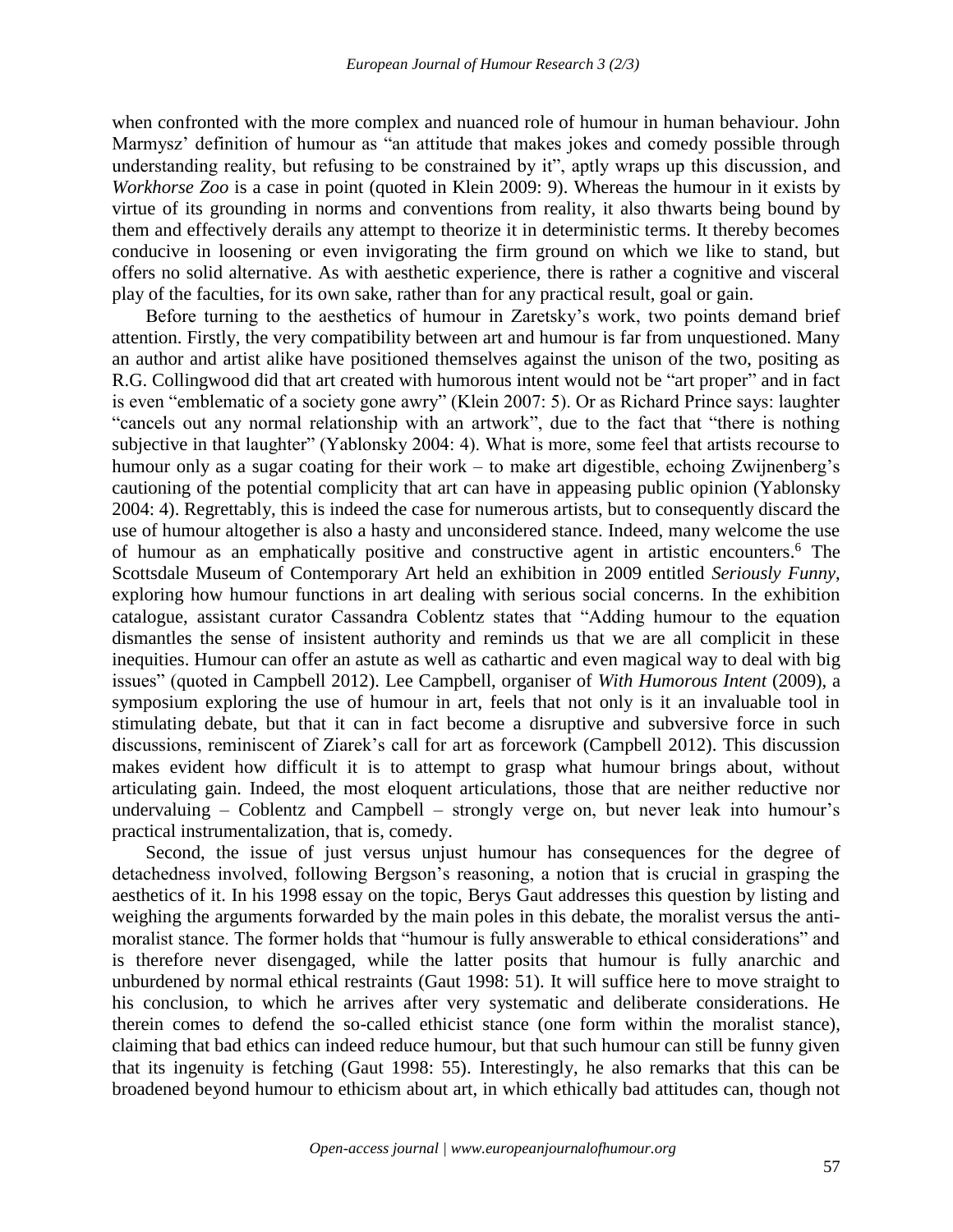necessarily always do, diminish aesthetic valuation. Gaut proposes that the justness of an attack, as it can contribute to emancipation and/or subversion, is a sign of "courage and extraordinary ability to rise above adversity", increasing both aesthetic and comic value and he finally concludes "the notion of the funny is a normative one" (Gaut 1998: 66–67). Turning again to Zaretsky, however, his hunting and feeding on the lab animals, his comments in the quizzes and the reality-TV format, it becomes quite clear that he does not adopt a normative stance, though the strategies he employs are comical. It would therefore seem that, when humour is employed in art, some of the theoretical underpinnings normally applied to jokes, fail. Time and again this notion of the instrumental, normative function of humour resurfaces in scholarly literature on humour, but the case studies discussed are all extra-artistic and fall short of accounting for the specifically artistic use of humour. Finally, and in order to get a grip on how this may be characterized, the aesthetics of humour demand consideration.

Mike Martin defines the aesthetic enjoyment of incongruities – largely following Schopenhauer's theory – by contrasting it to mere amusement (Martin 1983: 80).<sup>7</sup> He lists six similarities between the aesthetic experience and the exercise of the sense of humour. Both can occur in response to artworks as well as non-art objects, can be either perceptual or conceptual, involve a play of the imagination, are intrinsically enjoyable, are faculties valued in human beings, though not necessarily for moral reasons, and lastly both are matters of taste, in both the subjective and objective sense (Martin 1983: 80–81). Though some of these are debatable, it does become clear that humour shares a considerable amount of ground with the aesthetic experience. However, one might assume that this is not always the case; humour is as diverse as art, and neither of the two is self-evidently aesthetic. In 'What makes humour aesthetic', Mordechai Gordon assesses this question more critically by looking at the effects of humour instead of the motivations of the humourist. <sup>8</sup> He concludes that in order to be aesthetic, humour needs to meet three criteria of the aesthetic experience: "it must arouse the viewers' imagination, reveal some insights about human existence, and challenge us to think more critically and creatively" (Gordon 2012: 69). This characterization immediately presents itself as one that far more satisfactorily does justice to what is brought about by the humour in *Workhorse Zoo*, articulating how the latter may activate fertile ground, but not in order to instrumentalize it. Having said this, it also raises a problematic question; if the humour in *Workhorse Zoo* is aesthetic, is this due to its artistic or humoristic element and are the two even distinguishable? If humour is used in art, is it humour that makes it aesthetic, or does the artistic perspective render the humour aesthetic? Or, are the two symbiotic, having actually become one and the same?

This manifests itself as a very case-sensitive issue. One could imagine many and varied answers to this question, which also at least clarifies that they *can* be viewed separately, though sometimes the separation will be largely obscured and even irrelevant. In the case of Zaretsky, the art and the humour can be said to have merged to a great extent; the humour is (part of) the art, and the art is humoristic. One cannot think of one without appreciating the other. In this sense, the humour in *Workhorse Zoo* is aesthetic, not because it is artful (by which it would not necessarily follow that it is aesthetic), but because it is an essential element of the artistic strategy, which exposes the constructedness of our thought-conventions, challenges the public to rethink them, without giving any ready-made answers, and thereby involves the viewer in an ambiguous and non-normative mode of engagement. It is because of the aesthetic nature of the humour employed, that it merges with the total artistic strategy. Finally, this is also what makes it forcework – Ziarek's term as treated above – as it reworks the alleged certainties of reality from *within*, it critically and humorously partakes in its mechanisms and renders the engagement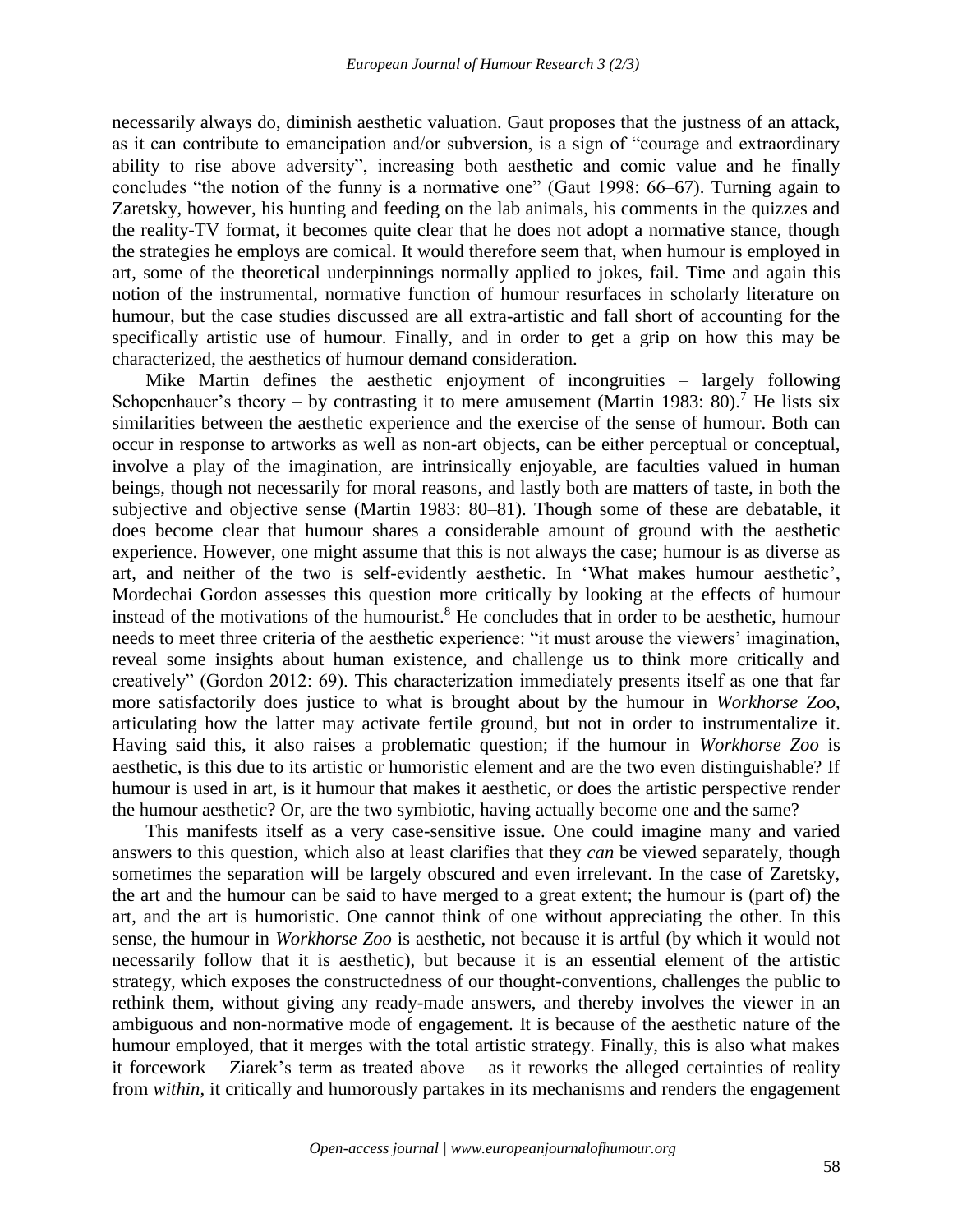a transformative event. It is by virtue of the ambiguous nature of this type of humorous engagement in art that it can move beyond the otherwise over-rationalized and normative discourse that the humanities and the life sciences predominantly offer, making it an invaluable player in these debates.

### **3. No joke humour**

In such dead-serious fields as the life sciences, where the implications on our daily lives are farreaching and will affect everybody, it is more important than ever to involve the arts so that they can offer a new type of discourse with which the broader public can engage. Crucial to the added value that art can offer are ambiguity, paradox, and multiplicity of perspectives, which allow our encounters with it to move beyond the moral high-ground of academicism and into a richer, more nuanced type of involvement. In doing so, humour can be, though by no means self-evidently, an effective rhetorical tool. Throughout the above analysis, the humour in Zaretsky's *Workhorse Zoo* has demanded a specific kind of theory that is not readily apparent in the typical reflections on this phenomenon, geared as they are toward humorous jokes, situations, and persons in life. Indeed, perhaps a subsidiary conclusion to this enquiry is that humour studies may very well arrive at more nuanced insights by diversifying its scope of sometimes overly mundane examples, to include more artistic engagements with humour. Within the current focus, though Incongruity Theories have proved most valuable in grasping what is at stake in the viewer's appreciation of the humour in *Workhorse Zoo*, they also keep humour and art somewhat separated, which evidently becomes problematic when the two are united, making it difficult to distinguish where the art ends and the humour begins. Indeed, this distinction need not necessarily be made; when humour is successfully employed by artists, it enmeshes itself with the artwork, assuming and simultaneously furnishing its disposition.

Nevertheless, it should be concluded that if humour is to contribute to the ambiguity mentioned above, it needs to be aesthetic. It is by this mode that the humour in Zaretsky's work becomes part of the art, exposing contradictions, encouraging critical reflection and above all, not falling back on pre-masticating how one should alternatively think or position oneself. As is at least the case in *Workhorse Zoo*, humour proves to be an effective tool in circumventing moralism and thereby becomes invaluable in allowing paradoxes to co-exist, raising questions rather than offering answers. In this sense, the agonistic-antagonistic mode by which art-science collaborations can truly open up a new space, as proposed by Zwijnenberg, should be supplemented by the humoristic mode. Adam Zaretsky's *Workhorse Zoo* has made evident that serious play is conspicuously effective in exposing the underlying norms and conventions that otherwise seem utterly natural, and that it can, by way of a laugh, bring one to a type of reflection that is absent in alternative fields. In this sense, one might answer Peter Fend's upset outcry of "It's not a joke!" with: no, indeed it isn't. And that is *precisely* why we should welcome humour in, at its most devious.

#### **Notes**

<sup>1</sup> This symposium took place in the context of the *Yes, Naturally* exhibition, held at the Gemeentemuseum in The Hague from 15 March 2013 to 18 August 2013. The remark quoted here was voiced during the coffee break, between the lectures and the forthcoming discussion.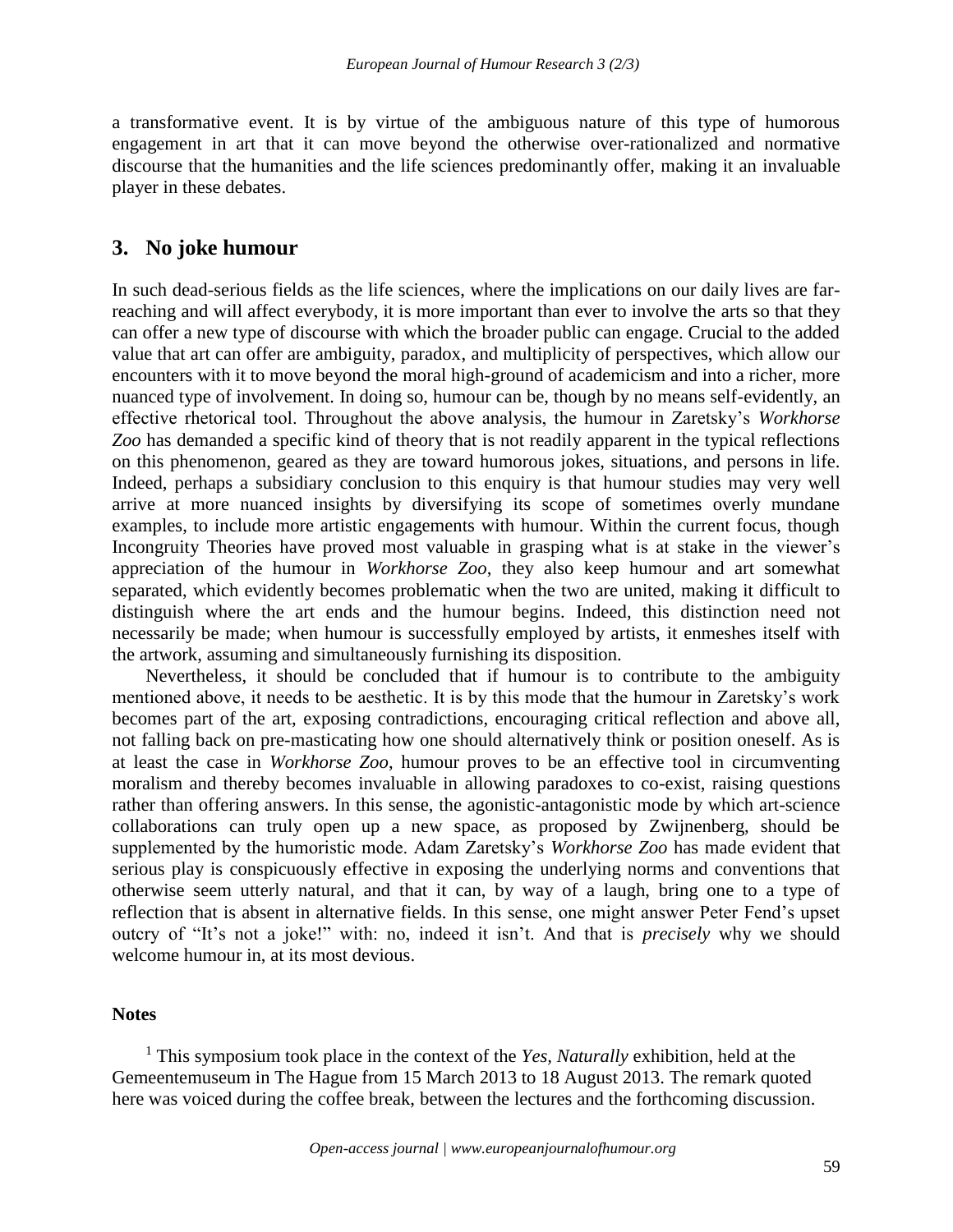$2$  Zwijnenberg quotes the notion of the agonistic-antagonistic mode from Andrew Barry, who proposes it in the context of successful interdisciplinary research.

<sup>3</sup> This installation was performed by Adam Zaretsky and Julia Reodica as a part of the *Unmediated Vision* exhibition at the Salina Art Center in Salina, Kansas from 26 January 2002 to 24 March 2002.

<sup>4</sup> No images have been included in this paper as the photographs taken during the performance are unrepresentative of the strategies employed. Should a visual impression nevertheless be requested, see EMutagen: Workhorse Zoo.

<sup>5</sup> In this sense Zaretsky can be aligned with certain feminist artists such as the Guerrilla Girls, who appropriate stereotypical images in order to expose culturally engrained inequities and biases.

<sup>6</sup> Recent decades have seen an upsurge in the general interest (in art as well as in theory) towards the use of humour in art; some even declare it a specifically postmodern phenomenon.

 $<sup>7</sup>$  In agreement with the preceding critique of Morreall, Martin is equally critical of his</sup> "defence of the view that amusement always constitutes aesthetic experience" (Martin 1983: 80).

<sup>8</sup> By doing so, he counters Morreall's distinction of aesthetic and non-aesthetic humour on the basis of intention, not reception. Having already mentioned the receiver-based nature of humour, Gordon's method is clearly more appropriate and will therefore be referenced in this discussion, instead of Morreall's.

### **References**

- Adam Zaretsky (biography). Available online: [www.fondation](http://www.fondation-langlois.org/html/e/page.php?NumPage=264)[langlois.org/html/e/page.php?NumPage=264](http://www.fondation-langlois.org/html/e/page.php?NumPage=264) [Accessed on 18 September 2014].
- Bergson, H. (1911 [1900]). *Laughter: An Essay on the Meaning of the Comic*. New York: Macmillan. Accessed via: [www.gutenberg.org/ebooks/4352.](http://www.gutenberg.org/ebooks/4352) (Original title: *Le Rire. Essai sur la Signification du Comique*. Translated by Brereton, C.).
- Campbell, L. (2012). ''No laughing matter': Humour and contemporary art practice', *Artvehicle* 62. Available online: [www.artvehicle.com/feature/27](http://www.artvehicle.com/feature/27) [Accessed on on 8 April 2013].
- EMutagen: Workhorse Zoo. Available online: http://emutagen.com/wrkhzoo.html [Accessed on 5 June 2013].
- Gaut, B. (1998). 'Just joking: The ethics and aesthetics of humor', *Philosophy and Literature* 22 (1), pp. 51–68.
- Gordon, M. (2012). 'What Makes Humor Aesthetic?', *International Journal of Humanities and Social Science* 2 (2), pp. 62–70.
- Henri Bergson Wikipedia, the free encyclopedia. Available online: http://en.wikipedia.org/wiki/Henri\_Bergson [Accessed 6 June 2013].
- Klein, S. (2007). *Art and Laughter*. London, New York: Macmillan.
- Martin, M.W. (1983). 'Humour and aesthetic enjoyment of incongruities', *British Journal of Aesthetics* 23 (1), pp. 74–85.
- Meyer, J.C. (2000) 'Humor as a double-edged sword: Four functions of humor in communication', *Communication Theory* 10 (3), pp. 310–331.
- Mitchell, W.J.T. (2003). 'The work of art in the age of biocybernetic reproduction', *MODERNISM/modernity* 10 (3), pp. 481–500.